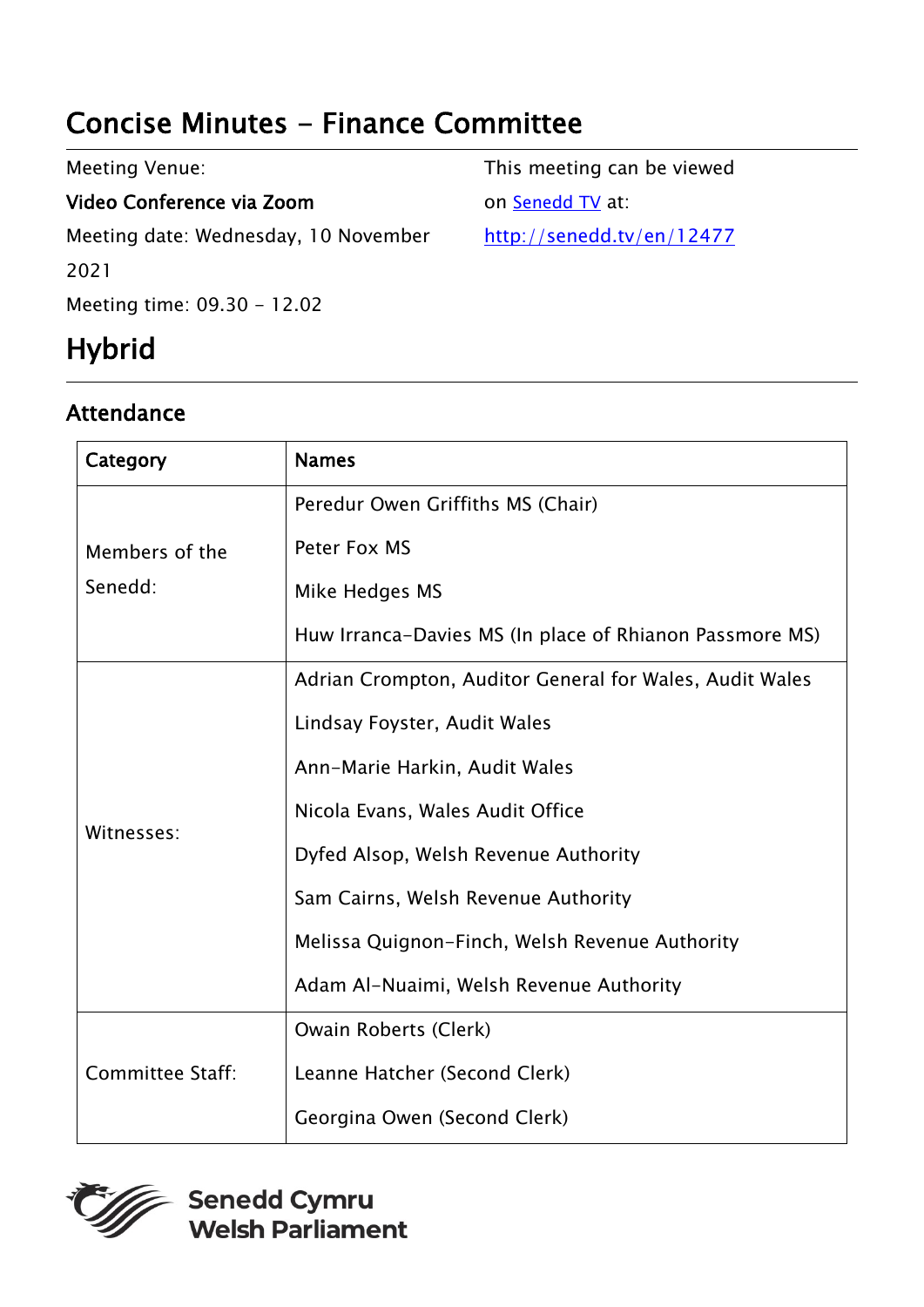|  | Mike Lewis (Deputy Clerk)   |
|--|-----------------------------|
|  | Owen Holzinger (Researcher) |
|  | Ben Harris (Legal Adviser)  |

In accordance with Standing Order 34.19, the Chair has determined that the public are excluded from the Committee's meeting in order to protect public health. This meeting will be broadcast live on www.senedd.tv

#### 1 Introductions, apologies, substitutions and declarations of interest

1.1 The Chair welcomed Members to the virtual meeting of the Finance Committee.

1.2 Apologies were received from Rhianon Passmore MS. Huw Irranca-Davies MS attended as a substitute.

#### 2 Paper(s) to note

2.1. The papers were noted.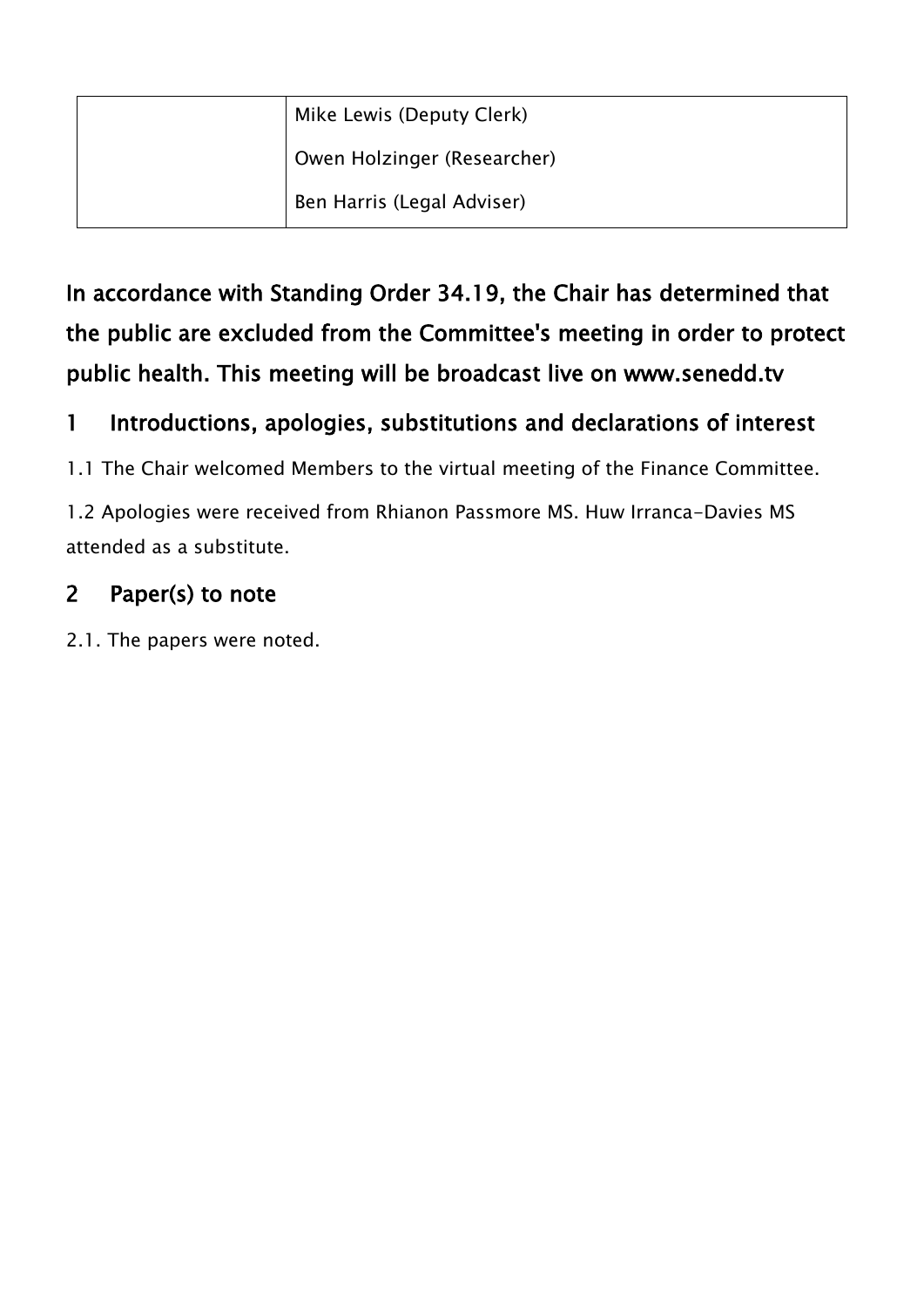- 2.1 PTN 1 Letter from the Minister for Finance and Local Government: Update on Covid allocations - 14 October 2021
- 2.2 PTN 2 Letter from the Minister for Finance and Local Government: Landfill Disposals Tax independent review - 14 October 2021
- 2.3 PTN 3 Letter from the Wales Governance Centre: Further information following on from Committee - 14 October 2021
- 2.4 PTN 4 Letter from the Chair of the Remuneration Board to the Llywydd: Members of the Senedd pension scheme - 19 October 2021
- 2.5 PTN 5 Letter from the Scottish Public Services Ombudsman: Annual Report 19 October 2021
- 2.6 PTN 6 Letter from the Commissioner for Budget and Governance: Senedd Commission Engagement work – 19 October 2021
- 2.7 PTN 7 Letter from the Minister for Finance and Local Government: Welsh Government's 'Tax Policy Framework Update' and 'Tax Policy Work Plan for 2021- 2026' - 3 November 2021

### 3 Audit Wales - Scrutiny of the Estimate 2022-23 and Interim Report: Evidence session

3.1 The Committee took evidence from the Auditor General for Wales; Chair of the Wales Audit Office; and Audit Wales officials on scrutiny of the Estimate 2022-23 and Interim Report.

- 4 Motion under Standing Order 17.42 (ix) to resolve to exclude the public from the remainder of this meeting and the meeting on 19 November 2021.
- 4.1 The motion was agreed.